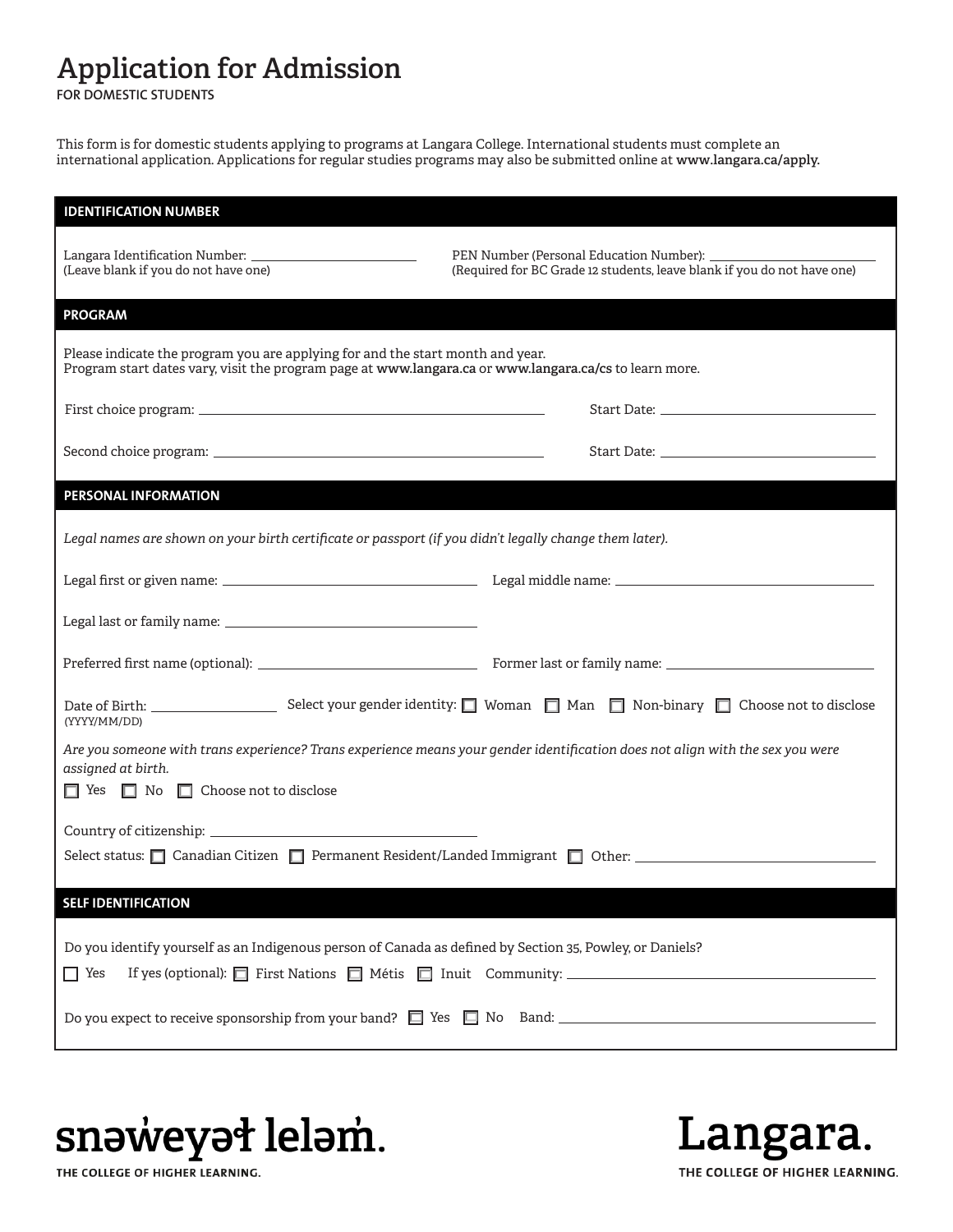# **Application for Admission**

**FOR DOMESTIC STUDENTS**

| <b>STUDENT CONTACT INFORMATION</b>                                                                                                                                                                                                                                                                   |                         |                                    |                   |                                     |  |  |
|------------------------------------------------------------------------------------------------------------------------------------------------------------------------------------------------------------------------------------------------------------------------------------------------------|-------------------------|------------------------------------|-------------------|-------------------------------------|--|--|
|                                                                                                                                                                                                                                                                                                      |                         |                                    |                   |                                     |  |  |
|                                                                                                                                                                                                                                                                                                      |                         |                                    |                   |                                     |  |  |
| <b>Mailing Address</b>                                                                                                                                                                                                                                                                               |                         |                                    |                   |                                     |  |  |
|                                                                                                                                                                                                                                                                                                      |                         | Postal Code: ________________      |                   |                                     |  |  |
|                                                                                                                                                                                                                                                                                                      |                         |                                    |                   |                                     |  |  |
| <b>ACADEMIC RECORD (SECONDARY AND POST-SECONDARY)</b>                                                                                                                                                                                                                                                |                         |                                    |                   |                                     |  |  |
| If required, include proof of English language proficiency, such as English tests results (TOEFL, IELTS, LET, etc.), with your application.<br>For specific program requirements and supporting documents, check program webpage.                                                                    |                         |                                    |                   |                                     |  |  |
| PREVIOUS SECONDARY AND<br><b>POST-SECONDARY INSTITUTION(S)</b>                                                                                                                                                                                                                                       | <b>PROVINCE/COUNTRY</b> | <b>CREDENTIAL</b><br><b>EARNED</b> | <b>START DATE</b> | <b>DATE OF</b><br><b>GRADUATION</b> |  |  |
|                                                                                                                                                                                                                                                                                                      |                         |                                    |                   |                                     |  |  |
|                                                                                                                                                                                                                                                                                                      |                         |                                    |                   |                                     |  |  |
|                                                                                                                                                                                                                                                                                                      |                         |                                    |                   |                                     |  |  |
| <b>ADDITIONAL INFORMATION</b>                                                                                                                                                                                                                                                                        |                         |                                    |                   |                                     |  |  |
| Do you expect to be sponsored by an external funding organization?<br>$\Box$ No<br>Yes                                                                                                                                                                                                               |                         |                                    |                   |                                     |  |  |
| If yes (optional), name of sponsoring organization: _____________________________                                                                                                                                                                                                                    |                         |                                    |                   |                                     |  |  |
|                                                                                                                                                                                                                                                                                                      |                         |                                    |                   |                                     |  |  |
| I hereby authorize Langara to release admissions, registration, and tuition information to this organization.<br>$\Box$ No<br>Yes                                                                                                                                                                    |                         |                                    |                   |                                     |  |  |
| Have you lived as a youth in care in British Columbia? This is a voluntary declaration.<br>$\Box$ No<br>$\Box$ Yes                                                                                                                                                                                   |                         |                                    |                   |                                     |  |  |
| Langara College and the Ministry of Children and Family Development may offer assistance with educational costs for eligible<br>students who are living or have lived as youth in care in British Columbia. Funding is subject to availability. Information on how to<br>apply, can be found online. |                         |                                    |                   |                                     |  |  |
| Would you like to request transfer credit for previously completed post-secondary coursework? Visit the transfer credit page on<br>www.langara.ca to learn more and request transfer credit.<br>Yes<br>$\vert$   No                                                                                  |                         |                                    |                   |                                     |  |  |
| Do you wish to be contacted by an accessibility coordinator? Accessibility Services works with students with disabilities to arrange<br>appropriate support services on a case-by-case basis. (Optional)<br>$\Box$ Yes $\Box$ No                                                                     |                         |                                    |                   |                                     |  |  |

snəweyət leləm.

Langara. THE COLLEGE OF HIGHER LEARNING.

THE COLLEGE OF HIGHER LEARNING.